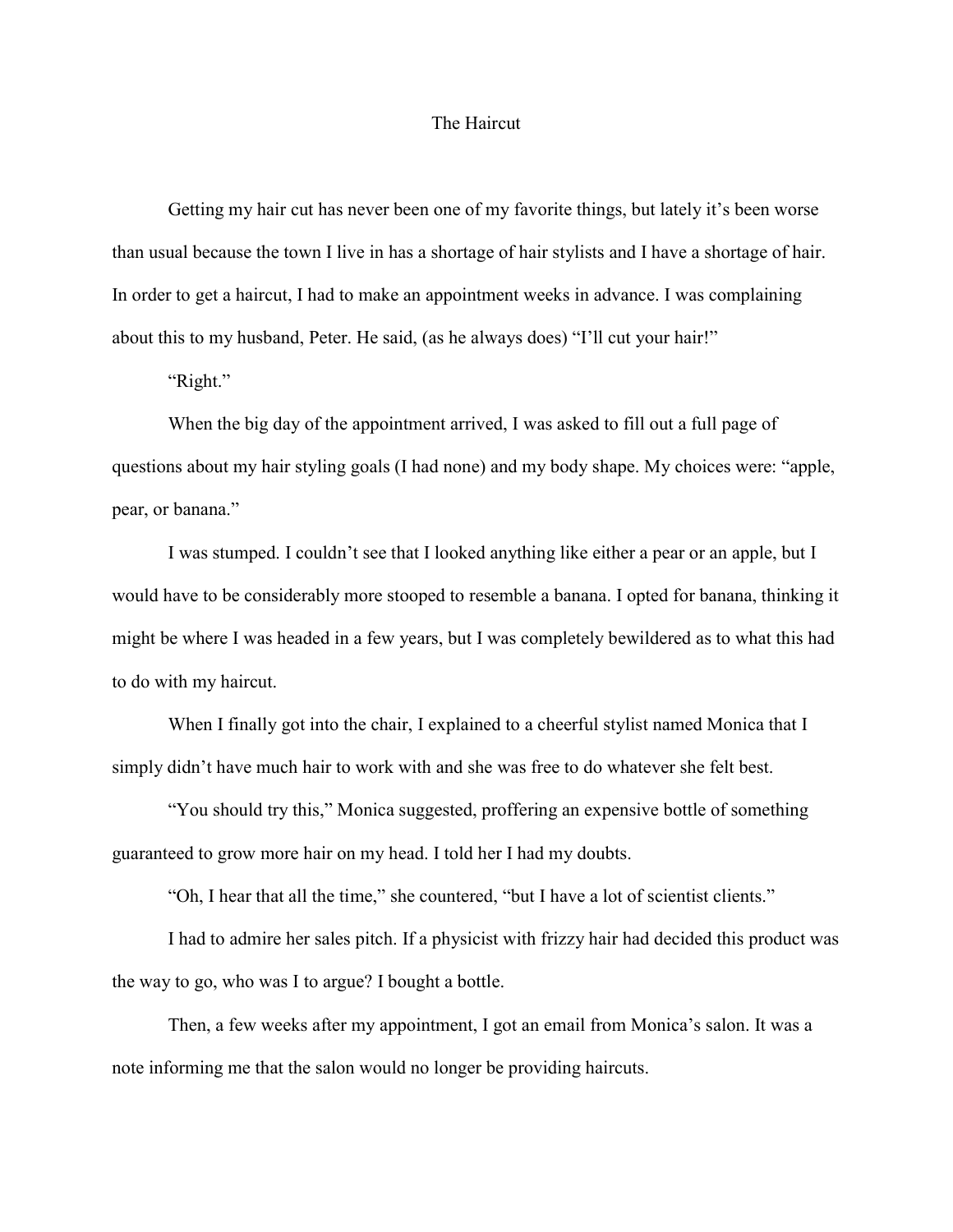"What?!"

The email went on to explain that the salon had too many apple, pear, and banana shaped customers and they could not keep up with demand. They would now only be coloring their clients' hair.

"That's just ridiculous!" I complained to Peter.

"I'll cut your hair!" he said (as he always does).

"Right."

I deleted the email. Then I thought, "how bad could it be?"

In no time flat, I was seated with a towel around my shoulders and Peter was circling me,

brandishing scissors far too eagerly.

"Just, you know, take it easy," I cautioned.

"Uh huh," Peter said in a way that inspired no confidence.

Without warning, be began snipping away at my hair with a vengeance.

"There's no rush!" I told him.

"Uh huh," Peter said, cutting as if he were competing in some sort of haircutting time trial.

"Finished!" he announced less than five minutes later. I had never spent less than 45 minutes in a hair salon in my life.

"You're done?"

He handed me the mirror. I swallowed hard.

My hair looked fine. It looked exactly as it always did, just a bit shorter.

"That will be \$50!" Peter announced.